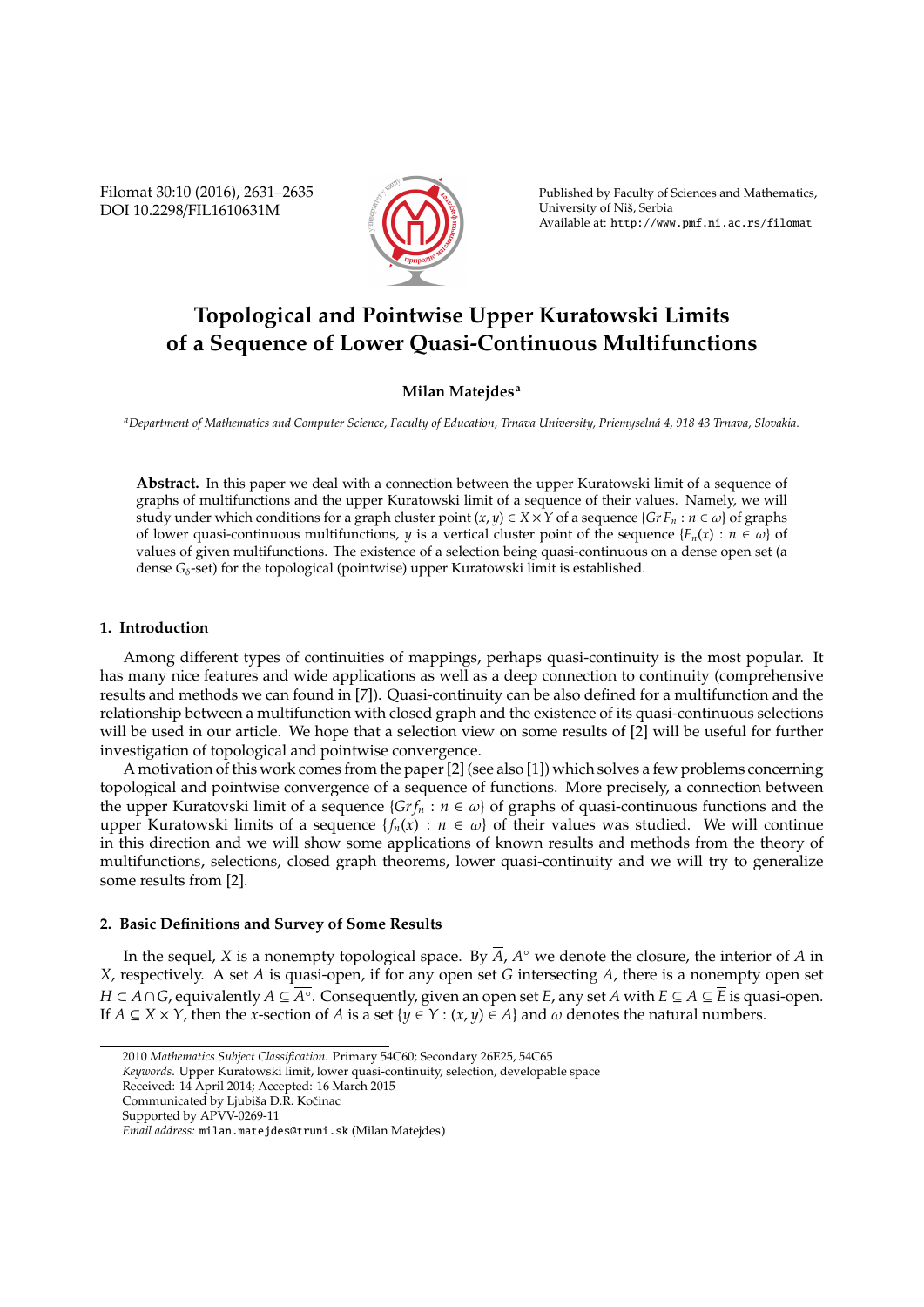**Definition 2.1.** Let  $\{A_n : n \in \omega\}$  be a sequence of nonempty subsets of *X*. The upper Kuratowski limit of  ${A_n : n \in \omega}$ , denoted by *Ls*  $A_n$ , is defined as the set of all points *x* such that each neighborhood of *x* intersects *A*<sub>*n*</sub> frequently. A point  $x \in Ls A_n$  is called a cluster point of  $\{A_n : n \in \omega\}$ . It is clear that  $Ls A_n = \bigcap_{n \in \omega} \bigcup_{k \geq n} A_k$ and *Ls A<sup>n</sup>* is a closed set.

If *X*, *Y* are two topological spaces and  $\emptyset \neq A \subset X$ , then by  $F : A \rightarrow Y$  we denote a nonempty valued multifunction from A to  $2^Y$ ,  $F^{\dagger}(V) = \{x \in A : F(x) \cap V \neq \emptyset\}$ ,  $F^{\dagger}(V) = \{x \in A : F(x) \subset V\}$  for  $V \subset Y$ , *F*(*B*) := ∪*b*∈*BF*(*b*), *F*|*B* denotes the partial multifunction where *B* ⊂ *A* and *Gr F* = {(*x*, *y*) : *y* ∈ *F*(*x*)} is the graph of *F*. If *F*, *G* are two multifunctions, then  $F \subset G$  means  $F(x) \subset G(x)$  for any  $x \in X$ . If for a function  $f: X \to Y$ , *f*(*x*) ∈ *F*(*x*) for any *x* ∈ *A* ⊂ *X*, then we say *f* is a selection of *F* on *A*. If *A* = *X*, we say *f* is a selection of *F*.

**Definition 2.2.** If { $F_n$  :  $n \in \omega$ } is a sequence of multifunctions, then *Ls Gr*  $F_n$  is called the topological upper Kuratowski limit of  ${F_n : n \in \omega}$  and by *Ls*  $F_n$  we denote the pointwise upper Kuratowski limit of  ${F_n : n \in \omega}$ , which is defined as the multifunction from *A* to *Y* which maps each  $x \in A$  to the upper Kuratowski limit of  ${F_n(x) : n \in \omega}$  =: *Ls*  $F_n(x)$ , provided it is nonempty for any  $x \in A$ .

**Lemma 2.3.** *If*  ${F_n : n \in \omega}$  *is a sequence of multifunctions, then Gr Ls*  $F_n \subset Ls$  *Gr*  $F_n$ *.* 

*Proof.* If  $(x, y) \in Gr LsF_n$ , then  $y \in LsF_n(x)$  hence there is a subsequence  $\{y_{n_k} : y_{n_k} \in F_{n_k}(x), k \in \omega\}$  which converges to y. Since  $(x, y_{n_k}) \in Gr F_{n_k}$  and  $\{(x, y_{n_k}) : n \in \omega\}$  converges to  $(x, y)$ ,  $(x, y) \in LsGr F_n$ . So,  $Gr Ls F<sub>n</sub> ⊂ Ls Gr F<sub>n</sub>. □$ 

Note, *Ls Gr F<sup>n</sup>* is a subset of *X* × *Y* and it is the graph of multifunction given by the nonempty-valued *x*-sections of *Ls Gr F<sub>n</sub>*. In the general case, some *x*-section of *Ls Gr F<sub>n</sub>* can be empty and the inclusion *Gr Ls*  $F_n \subset L$ *s Gr*  $F_n$  may be strict, as we can see from the next example.

**Example 2.4.** If  $F_n : [0,1] \to [0,\infty)$  where  $F_n(x) = [nx, (n+1)x]$  for any  $n \in \omega$  and any  $x \in [0,1]$ , then *Ls Gr F<sub>n</sub>* = {0}  $\times$  [0,  $\infty$ ) and any *x*-section of *Ls Gr F<sub>n</sub>* is empty for  $x \in (0, 1]$ .

If  $F_n(x) = \{x^n\}$  for  $x \in [0, 1]$  and  $n \in \omega$ , then  $LsF_n(x) = \{0\}$  for  $x \in [0, 1)$  and  $LsF_n(x) = \{1\}$  for  $x = 1$ . So, *Gr Ls F<sub>n</sub>* = [0, 1) × {0} ∪ {(1, 1)}. On the other hand *Ls Gr F<sub>n</sub>*(*x*) = [0, 1) × {0} ∪ {1} × [0, 1].

**Definition 2.5.** ([7]) A multifunction  $F : X \to Y$  is lower quasi-continuous at a point *x* if for any open set *G* intersecting  $F(x)$  there is a quasi-open set *U* containing *x* such that  $G \cap F(u) \neq \emptyset$  for any  $u \in U$ . Corresponding global definition is given by local one at any point. For a function  $f: X \to Y$ , we say only quasi-continuity at *x* (quasi-continuity).

**Definition 2.6.** ([5], [6]) Let O be the system of all nonempty open subsets of *X*. A point  $y \in Y$  is the *O*-cluster point of a multifunction  $F: X \to Y$  at a point *x*, if for any open sets  $V \ni y$  and  $U \ni x$  there is a set *E* ∈ *O*, *E* ⊂ *U* such that *F*(*e*) ∩ *V* ≠ Ø for any *e* ∈ *E*. The set of all *O*-cluster points of *F* at *x* is denoted by  $O_F(x)$ and it defines a multifunction  $O_F$  from *A* to *Y*, provided  $O_F(x)$  is nonempty for any *x* from *A*.

The proof of the next equivalence is left to the reader.

**Remark 2.7.** The graph of  $O_F$  is closed (see [5, Lemma 1]) and a multifunction  $F : X \to Y$  is lower quasicontinuous at *x* (lower quasi-continuous) if and only if  $F(x) \subset O_F(x)$  ( $F \subset O_F$ ).

The question whether there is a quasi-continuous function *f* for which *Gr f* ⊂ *Ls Gr F<sub>n</sub>* (see Theorem 3.8 below) is significant for our investigation. Not only the existence of a quasi-continuous function *f* satisfying inclusion *Gr f* ⊂ *Ls Gr F<sub>n</sub>*, but the existence of a "nice" selection of *Ls F<sub>n</sub>* is important. As a last comment, nonemptyness of  $LsF_n$  is a priori supposed in [2]. So, the questions of the domain of  $LsF_n$  and its selections arise. Such questions will be answered at the end of our paper.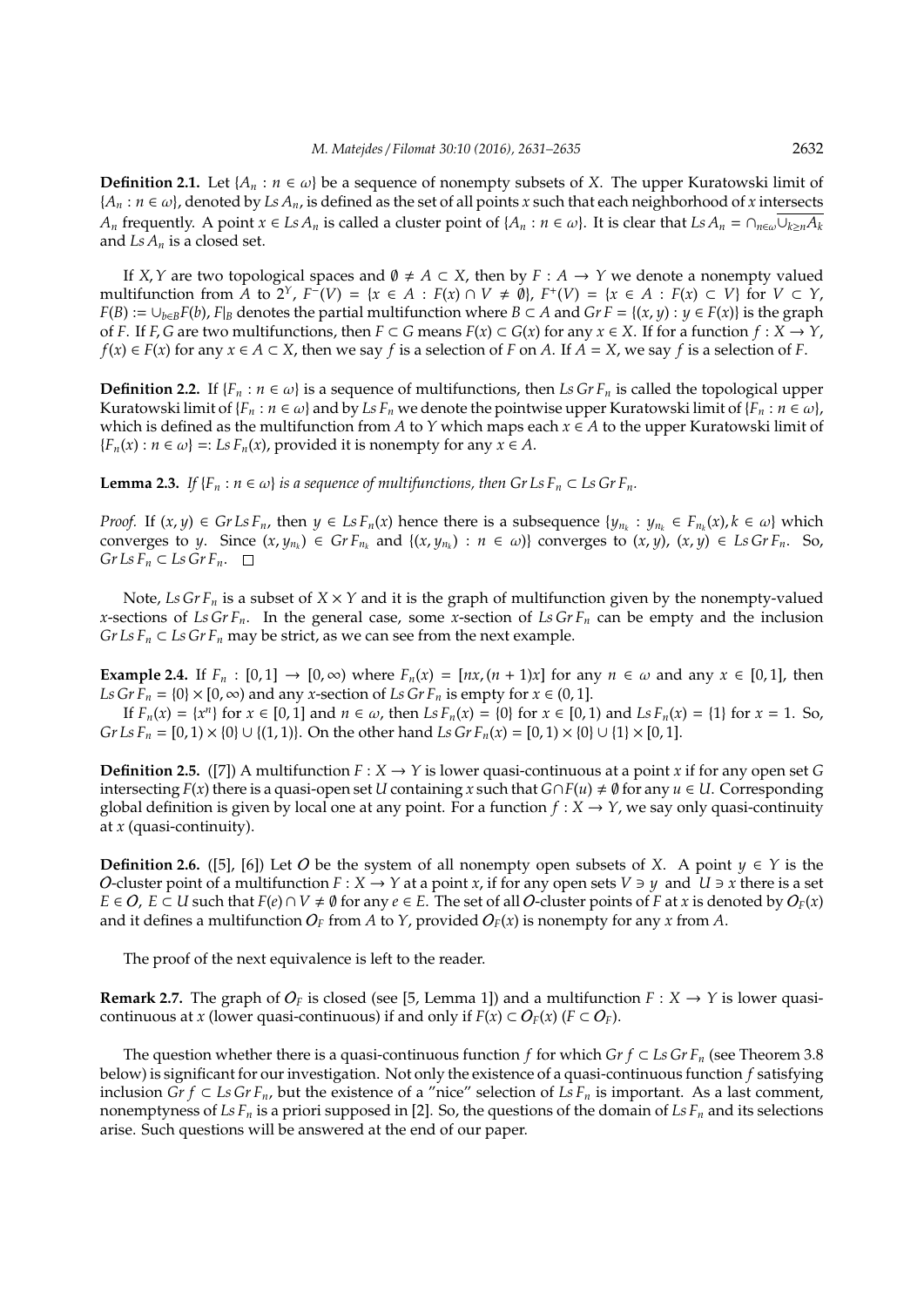#### **3. Main Results**

Firstly, we will prove Proposition 1 from [2] for a sequence of multifunctions. The next lemma shows the connection between *Gr* O*<sup>F</sup>* and a densely continuous form which is defined for any function *f* for which *C*(*f*) (the set of all continuity points of *f*) is dense and it is equal to *Gr*  $f|_{C(f)}$  [3].

**Lemma 3.1.** *Let F* : *X* → *Y be lower quasi-continuous and A be a dense set in X. Then Gr*  $O_F = \overline{GrF|_A}$   $\subseteq \overline{GrF}$ .

*Proof.* Let  $(x, y) \in GrO_F$  and *V*, *U* be open,  $y \in V$  and  $x \in U$ . That means  $y$  is an *O*-cluster point of *F* at *x*. So, there is a nonempty open set *G* ⊂ *U* such that  $F(g) \cap V \neq \emptyset$  for any  $g \in G$ . Let  $a \in A \cap G$  and  $z \in F(a) \cap V$ . Then  $(a, z) \in U \times V \cap GrF|_A$  and so  $(x, y) \in GrF|_A$ .

The multifunction *F* is lower quasi-continuous, so *Gr F*| $_A$  ⊂ *Gr F* ⊂ *Gr O<sub>F</sub>*, by Remark 2.7. Since *O<sub>F</sub>* has a closed graph (see Remark 2.7),  $\overline{GrF|_A} \subset GrO_F$ . The inclusion  $\overline{GrF|_A} \subseteq \overline{GrF}$  is clear.  $\square$ 

**Corollary 3.2.** *(for a quasi-continuous function f and Ls Gr f<sub>n</sub> see [2]) Let*  $F : X \rightarrow Y$  *be lower quasi-continuous, F*<sub>0</sub> : *X* → *Y be a multifunction with a closed graph in <i>X* × *Y and F*(*x*)  $\subset$  *F*<sub>0</sub>(*x*) *for any x*  $\in$  *A*, *A be dense in X*. *Then Gr F* ⊂ *Gr F*<sub>0</sub>*.* Consequently, if F :  $X \to Y$  is lower quasi-continuous and  $F(x) \subset Ls F_n(x)$  for any x from a dense set *A, then*  $Gr F \subset Ls$   $Gr F_n$ .

*Proof.* Since *F* is lower quasi-continuous, *Gr F* ⊂ *Gr*  $O_F$  (see Remark 2.7) and by Lemma 3.1, *Gr*  $O_F = Gr F|_A \subset$  $\overline{GrF_0|_A} \subset \overline{GrF_0} = GrF_0$ . So  $GrF \subset GrF_0$ . Put  $F_0(x) = \{y : (x, y) \in Ls\ GrF_n\}$ . Then  $F_0$  has a closed graph and *F*(*x*) ⊂ *Ls*  $F_n(x)$  ⊂  $F_0(x)$  for any  $x \in A$ . By the first part,  $Gr F \subset Gr F_0 = Ls Gr F_n$ . □

From Corollary 3.2 we can see that it is not important that *Gr F*<sup>0</sup> is equal to the upper Kuratowski limit of some sequence. Important is that  $F_0$  has a closed graph and we can see a meaning of Corollary 3.2 as follows: Let  $F_0: X \to Y$  be a multifunction with a closed graph. If a quasi-continuous function  $f: X \to Y$ is a selection of  $F_0$  on a dense set, then *f* is a quasi-continuous selection of  $F_0$  on *X*. Or, if  $f: X \to Y$  is a quasi-continuous function being a selection of the pointwise upper Kuratowski limit on a dense set, then any *x*-section of the topological upper Kuratowski limit is nonempty.

From selection theorems point of view, the next question is crucial: Suppose that  $f: X \to Y$  is a function such that  $Gr f|_A \subset Gr F|_A$  where A is a dense subset of X. Is f a selection of F on a "reasonable" set? The properties of *F* are not significant and as we will see in Theorem 3.5, the choice of  $f(x)$  from  $O_F(x)$  is important.

**Theorem 3.3.** Let  $B_1, B_2$  be two dense sets in X. If  $f : X \to Y$  is quasi-continuous at any  $x \in B_1$  and  $f(x) \in O_F(x)$ *for any*  $x \in B_2$ , then for any open cover  $G$  of  $f(X)$ ,  $A := \{x : f(x) \in G \text{ and } F(x) \cap G \neq \emptyset \}$  for some  $G \in G\}$  is quasi-open *and dense in X.*

*Proof.* Let *H* ⊂ *X* be a nonempty open set. Then there is  $x \in H \cap B_1$  and  $G \in G$  such that  $f(x) \in G$ . Since *f* is quasi-continuous at *x*, there is a nonempty open set  $H_0 \subset H$  such that  $f(H_0) \subset G$ . Let  $h_0 \in H_0 \cap B_2$ . Since  $f(h_0) \in O_F(h_0)$ , there is a nonempty open set  $H_1 \subset H_0$  such that  $F(h_1) \cap G \neq \emptyset$  for any  $h_1 \in H_1$ . Since *f*(*H*<sub>1</sub>) ⊂ *G*, *H*<sub>1</sub> ⊂ *A* ∩ *H*. Hence *A* is quasi-open and dense in *X*. □

**Definition 3.4.** ([4]) Let *Y* be a topological space,  $y \in Y$  and G be a collection of subsets of *Y*. Then *st*(*y*, *G*) := ∪{*G* ∈ *G* : *y* ∈ *G*}. Let { $G_n$  : *n* ∈ ω} be a sequence of open covers of *Y*. If for each *y* ∈ *Y*, the set  $\{st(y, G_n) : n \in \omega\}$  is a base at *y*, we say that  $\{G_n : n \in \omega\}$  is a development on *Y* and that the space *Y* is developable.

**Theorem 3.5.** Let X be a Baire space, Y be a developable space and  $B_1, B_2$  be two dense sets in X. If  $f : X \to Y$  is *quasi-continuous at any*  $x \in B_1$  *and*  $f(x) \in O_F(x)$  *for any*  $x \in B_2$ *, then there is a dense*  $G_\delta$ -set A, such that  $f(x) \in F(x)$ *for any*  $x \in A$ . Therefore if F is closed-valued, then  $f(x) \in F(x)$  for any  $x \in A$ , *i.e.*, *f* is a selection of F on A.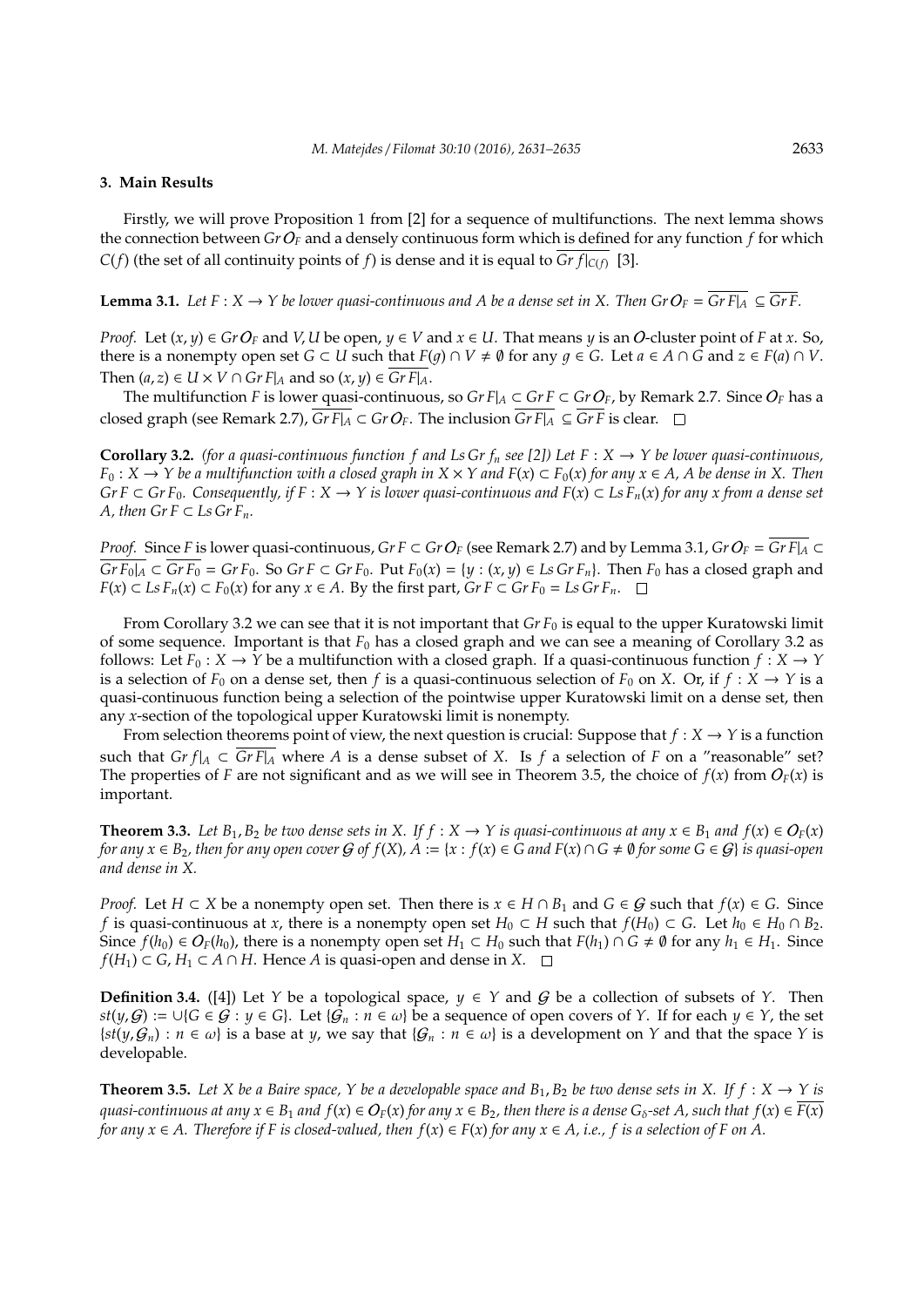*Proof.* Consider a development  $\{G_n : n \in \omega\}$  of the space *Y*. For each  $n \in \omega$ , let  $A_n = \{x \in X : \text{there exists}\}$ *H* ∈  $G_n$  such that  $f(x) \in H$  and  $F(x) \cap H \neq \emptyset$ . By Theorem 3.3,  $A_n$  is quasi-open and dense, so  $A_n$ ° is open and dense. Put  $A := \bigcap_{n \in \omega} A_n^{\circ}$ . As  $X$  is Baire,  $A$  is a dense  $G_{\delta}$ -set. Now consider  $x \in A$ . For each  $n \in \omega$  we can find  $G_n^x \in \mathcal{G}_n$  with  $f(x) \in G_n^x$  and  $F(x) \cap G_n^x \neq \emptyset$ . Since  $\{\mathcal{G}_n : n \in \omega\}$  is a development of Y, the collection  ${G}^x_n : n \in \omega$  is a base at  $f(x)$ . Hence  $f(x) \in \overline{F(x)}$ .

The following assertion generalizes the results of [2] in several directions. The space *Y* is a more general and it deals with multifunctions. We suppose *f* is quasi-continuous on a dense set and the inclusion *Gr f*  $\subset$  *Ls Gr F<sub>n</sub>* is restricted on a dense set.

Note that in [2] *f* is cliquish. We recall a function *f* from *X* to a metric space (*Y*, *d*) is cliquish at a point  $x \in X$ , if for any  $\varepsilon > 0$  and any open set *U* containing *x* there is a nonempty open set  $H \subset U$  such that  $d(f(x_1), (x_2)) < \varepsilon$  for any  $x_1, x_2 \in H$  and f is cliquish if it is so at any point ([8]). It is clear that if f is continous (quasi-continuous) on a dense set, then *f* is cliquish. The converse implication holds, if *X* is a Baire space ([8, Theorem IV]). Consequently, if *X* is Baire and *Y* is metric, then  $f : X \to Y$  is cliquish if and only if *f* is quasi-continuous on a dense set. Since we suppose that *Y* is more general than metric, the cliquishness of *f* is irrelevant.

**Corollary 3.6.** *(for a sequence of quasi-continuous functions see [2]) Let X be a Baire space, Y be a developable space. If*  $f: X \to Y$  *is a function which is quasi-continuous at any point from a dense set*  $B_1$ ,  $\{F_n : n \in \omega\}$  *is a sequence of lower quasi-continuous multifunctions from X to Y and Gr*  $f|_{B_2} \subset L$ *s Gr*  $F_n$  *for a dense set*  $B_2$ *, then there is a dense G*<sub> $\delta$ </sub>-set *E*, such that  $f(x) \in L$ s  $F_n(x)$  for any  $x \in E$ , *i.e.*,  $f(x)$  *is a cluster point of*  $\{F_n(x) : n \in \omega\}$ *.* 

*Proof.* For any  $k \in \omega$ , denote  $F_k^*$  $\chi^*$  : *X* → *Y* defined as  $F^*$ <sub>*k*</sub>  $\chi^*_{k}(x) := \bigcup_{s \geq k} F_s(x)$  for any  $x \in X$ . We will show that the multifunction *F* ∗ *k*<sup>∗</sup> is lower quasi-continuous. Let *x* ∈ *X*<sup>*x*</sup>, *U*, *V* be open, *x* ∈ *U* and *V* ∩  $F_k^*$  $h_k^*(x) \neq \emptyset$ . Then there is *t* ≥ *k* such that  $\hat{V} \cap F_t(x) \neq \emptyset$ . Since  $F_t$  is quasi-continuous, there is a nonempty open set  $H \subset U$  such that  $\emptyset$  ≠ *V* ∩ *F*<sub>t</sub>(*h*) ⊂ *V* ∩ [∪<sub>*s*≥*k*</sub>*F*<sub>*s*</sub>(*h*)] = *V* ∩ *F*<sub>*k*</sub><sup>\*</sup>  $h_k^*(h)$  for any  $h \in H$ , so  $F_k^*$ *k* is quasi-continuous at *x*.

By Lemma 3.1, Ls Gr  $F_n \subset \overline{GrF_k^*} = GrO_{F_k^*}$ . Since  $(x, f(x)) \in LsGrF_n \subset GrO_{F_k^*}$  (or  $f(x) \in O_{F_k^*}(x)$ ) for any *x* ∈ *B*<sub>2</sub>, by Theorem 3.5, there is a dense *G*<sub>δ</sub>-set *A*<sub>*k*</sub>, such that *f*(*x*) ∈  $\overline{F_k^*}$  $\int_{k}^{*}(x)$ , for any  $x \in A_k$ . Let  $E = \bigcap_{k \in \omega} A_k$ . Since *X* is Baire, *E* is a dense *G*<sub>δ</sub>-set and for any  $x \in E$ ,  $f(x) \in \bigcap_{k \in \omega} \overline{F_k^*}$  $\overline{L_k^*(x)} = \bigcap_{k \in \omega} \overline{\bigcup_{s \ge k} F_s(x)} = \text{Ls } F_n(x).$ 

**Theorem 3.7.** *Let X be a Baire space and Y be a developable space. If*  $f : X \to Y$  *is quasi-continuous and*  $\{F_n : n \in \omega\}$ *is a sequence of lower quasi-continuous multifunctions from X to Y, then the following conditions are equivalent:*

- (1)  $Gr f \subset Ls$   $Gr F_n$ ,
- (2) *there is a dense set E in X such that for any*  $x \in E$ *,*  $f(x) \in LsF_n(x)$ *<i>, i.e.,*  $f(x)$  *is a cluster point of*  $\{F_n(x) : n \in \omega\}$ *.*

*Proof.* The implication " $\Leftarrow$ " follows from Corollary 3.2 (where  $F(x) = \{f(x)\}\$ ) and the opposite implication follows from Corollary 3.6.  $\Box$ 

In Theorem 3.5, Corollary 3.6 (also in Theorem 1 of [2]) we suppose a priori the existence of a "nice" selection of  $O_F$ , the multifunction which graph is Ls Gr  $F_n$ , respectively. The next theorem deals with the existence of a quasi-continuous selection of a multifunction which graph is *Ls Gr Fn*.

**Theorem 3.8.** *Let X be a Baire space, Y be a T*1*-regular* σ*-compact space and let the x-section of Ls Gr F<sup>n</sup> be nonempty valued for any x* ∈ *X*. Then there is a function  $f$  :  $X \rightarrow Y$  such that Gr  $f$  ⊂ *Ls Gr F<sub>n</sub>* and  $f$  is quasi-continuous on an *open dense set in X.*

*Proof.* Since *X* is a Baire space and *Ls Gr F<sup>n</sup>* is closed, it is the graph of a multifunction *F* which is c-upper Baire continuous, i.e., *U* ∩ *F* + (*V*) contains a set of second category with the Baire property, whenever *U*, *V* are open, *Y* \ *V* is compact and *U*  $\cap$  *F*<sup>+</sup>(*V*)  $\neq$  Ø. By [6, Corollary 1 item (1)], there is a function  $f : X \rightarrow Y$ such that *Grf* ⊂ *Ls GrF<sub>n</sub>* and *f* is quasi-continuous on an open and dense set in *X*. □